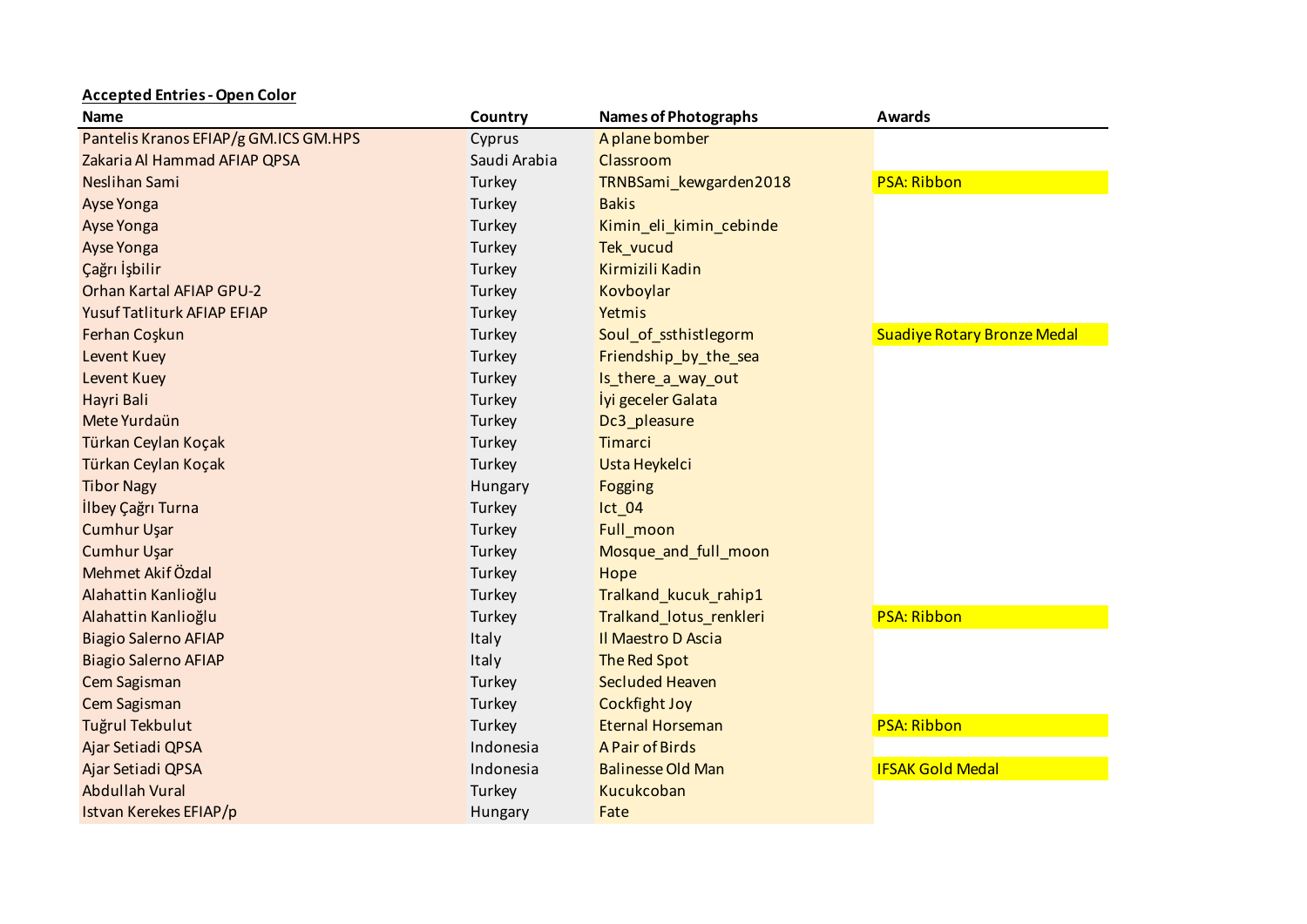| Istvan Kerekes EFIAP/p                           | Hungary                 | <b>Maramuresan Tale</b>          |                     |
|--------------------------------------------------|-------------------------|----------------------------------|---------------------|
| Istvan Kerekes EFIAP/p                           | Hungary                 | The Yawning                      | FIAP: Ribbon        |
| Istvan Kerekes EFIAP/p                           | Hungary                 | Yelena                           |                     |
| Gillian Steyn BPE2*                              | England                 | <b>Stands Out from the Crowd</b> |                     |
| Tulû Erzene AFIAP                                | Turkey                  | <b>Tulu 601</b>                  |                     |
| <b>Veysel Tepeli</b>                             | Turkey                  | Guzel                            | <b>FIAP: Ribbon</b> |
| Veysel Tepeli                                    | Turkey                  | Human                            |                     |
| Necdet Yaşar                                     | Turkey                  | Nytr-007                         |                     |
| Pietro Bugli EFIAP/p                             | Italy                   | Sailing 3                        |                     |
| Yuk Fung Garius Hung AFIAP PPSA GPU-VIP2 GPU-CR2 | Hong Kong               | <b>Good Morning Jinan</b>        |                     |
| Yuk Fung Garius Hung AFIAP PPSA GPU-VIP2 GPU-CR2 | Hong Kong               | Nature 8                         |                     |
| Hasan Bağlar EFIAP                               | Cyprus                  | <b>Beauty</b>                    |                     |
| <b>Mario Cioni EFIAP</b>                         | Italy                   | <b>Mother's Love</b>             |                     |
| <b>Milan Uhrin</b>                               | Slovakia                | Church                           |                     |
| Sezin Gökgün AFIAP                               | Turkey                  | <b>Work</b>                      |                     |
| Ozgur Secmen EFIAP/b                             | Turkey                  | Carpets2                         |                     |
| Ozgur Secmen EFIAP/b                             | Turkey                  | Subasi                           |                     |
| Cemal Şamlı                                      | Turkey                  | <b>Housewife</b>                 |                     |
| Cemal Şamlı                                      | Turkey                  | Violence                         |                     |
| Cemal Şamlı                                      | Turkey                  | Prisoner                         |                     |
| Jeff Origer GPUCR1                               | Luxembourg              | Stadtbibliothek                  |                     |
| Jeff Origer GPUCR1                               | Luxembourg              | X-ing                            |                     |
| Özcan Yücelt EFIAP                               | Turkey                  | <b>Nepal Woman 3</b>             |                     |
| Adem Aydın                                       | Turkey                  | Old_One                          |                     |
| Adem Aydın                                       | Turkey                  | <b>Music</b>                     |                     |
| Adem Aydın                                       | Turkey                  | <b>Blue_Mosque</b>               |                     |
| Süleyman Çam EFIAP/b                             | Turkey                  | <b>Coalers</b>                   |                     |
| Süleyman Çam EFIAP/b                             | Turkey                  | Painter                          |                     |
| Seeta Rama Rao (Raja) Chenna                     | India                   | Air Show on Belloon Festival     |                     |
| Emin Kutlukhan Aras                              | Turkey                  | Panorama                         |                     |
| <b>Andy Pollard</b>                              | Falkland Islands        | <b>Finch on the Peat</b>         |                     |
| <b>Andy Pollard</b>                              | <b>Falkland Islands</b> | <b>Cormorant Portrait</b>        |                     |
| <b>Kenan Demir</b>                               | Turkey                  | <b>Bulgur</b>                    |                     |
| Murat Akgün                                      | Turkey                  | Casablanca_jump_muak             |                     |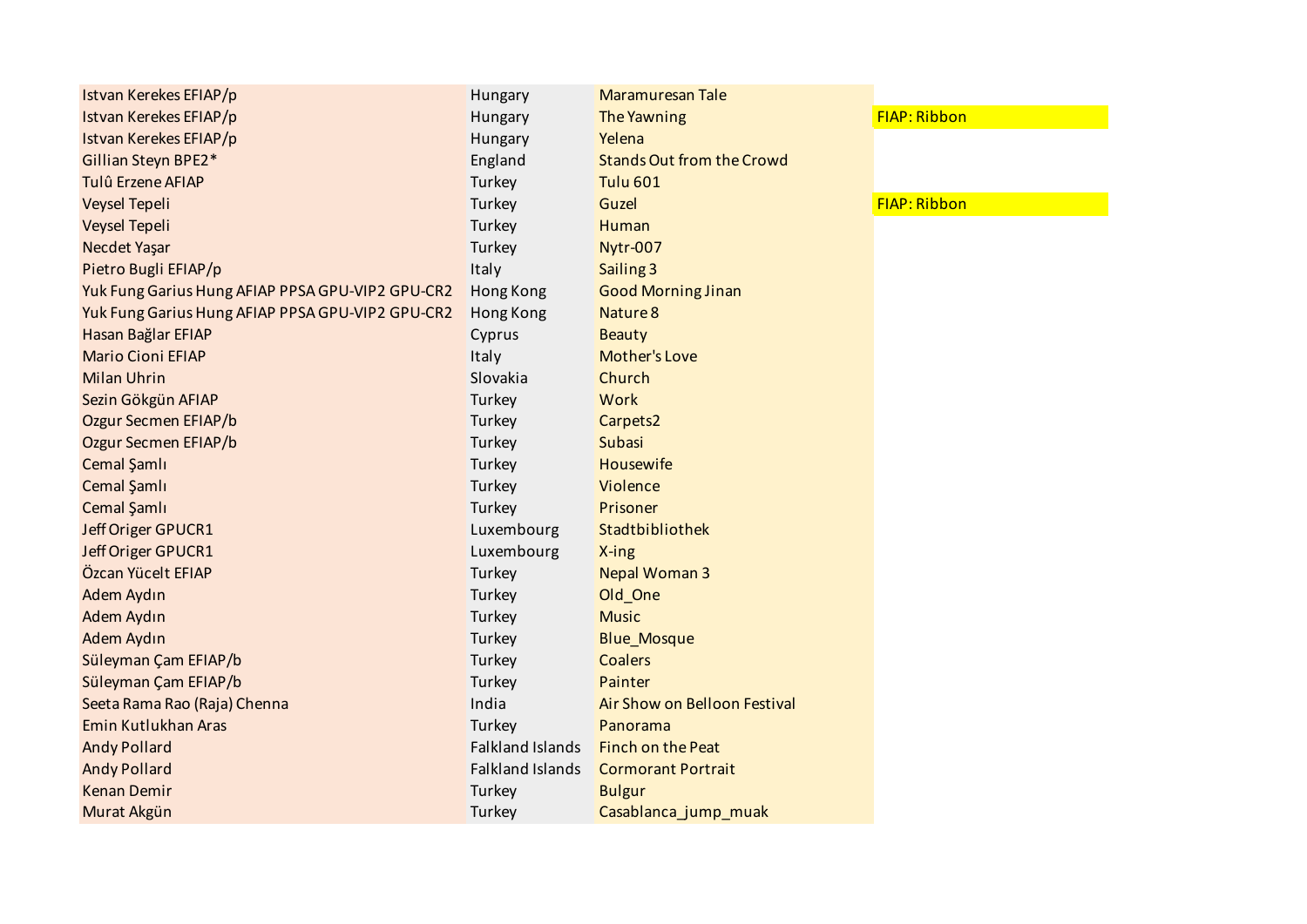| <b>Zerrin Tuncer</b>              | Turkey | <b>Siluet</b>                        | <b>PSA: Ribbon</b>               |
|-----------------------------------|--------|--------------------------------------|----------------------------------|
| Ali Rıza İzgi AFIAP EFIAP         | Turkey | <b>Ballerina</b>                     |                                  |
| Saffet Ülker                      | Turkey | Umut                                 |                                  |
| Fikriye Er EFIAP/g                | Turkey | <b>Bunch Pepper</b>                  |                                  |
| Ahmed Mohamed Hassan EFIAP/s PPSA | Qatar  | <b>Middle Circle</b>                 |                                  |
| Ahmed Mohamed Hassan EFIAP/s PPSA | Qatar  | <b>Three Mask</b>                    |                                  |
| Jianping Li                       | China  | Welcome Mazu Against Rain            | <b>PSA: Gold medal</b>           |
| Jianping Li                       | China  | <b>Golden Movement</b>               |                                  |
| Jianping Li                       | China  | <b>The Pilgrims</b>                  | <b>GPU: Gold medal</b>           |
| Jianping Li                       | China  | <b>The Last Tribal Home</b>          | <b>Suadiye Rotary Gold Medal</b> |
| Jiangchuan Tong                   | China  | <b>Take a Rest</b>                   |                                  |
| Jiangchuan Tong                   | China  | Luna                                 |                                  |
| Xingzhi Yan                       | China  | The Road is Long and Windy           |                                  |
| Kumral Kepkep EFIAP               | Turkey | <b>The Stairwell</b>                 |                                  |
| Ata Gencer                        | Turkey | <b>Ata 930</b>                       | <b>GPU: Ribbon</b>               |
| <b>Ata Gencer</b>                 | Turkey | <b>Ata 952</b>                       |                                  |
| <b>Ata Gencer</b>                 | Turkey | Ata 1017                             | <b>FIAP: Ribbon</b>              |
| <b>Ata Gencer</b>                 | Turkey | Ata 1051                             | <b>FIAP: Ribbon</b>              |
| <b>Burhan Bahadir Arcan</b>       | Turkey | <b>Estetik</b>                       |                                  |
| <b>Kunping Chen</b>               | China  | <b>Fishing</b>                       | FIAP: Gold medal                 |
| <b>Kunping Chen</b>               | China  | <b>Herding Horses</b>                | <b>FIAP: Silver medal</b>        |
| Danlei Ye ARPS GMPSA AFIAP        | Canada | <b>Growing Up in Tribe8</b>          |                                  |
| Long Mei                          | China  | <b>Morning Fishing in East River</b> |                                  |
| <b>Guo Wen</b>                    | China  | <b>Sisters</b>                       |                                  |
| <b>Guo Wen</b>                    | China  | Respite by the Mill                  |                                  |
| Guo Wen                           | China  | Woman                                |                                  |
| Jinan Xu                          | China  | <b>Study Hard</b>                    |                                  |
| Jinan Xu                          | China  | <b>Caught in One Net</b>             |                                  |
| Changren Yu                       | China  | <b>Yearning for Hometown</b>         |                                  |
| Wenyan Zhou                       | China  | <b>Oracles on the Beach</b>          | <b>FIAP: Ribbon</b>              |
| Wenyan Zhou                       | China  | <b>Golden Phoenix</b>                |                                  |
| <b>Xiping An</b>                  | China  | Deep in the Desert                   |                                  |
| <b>Xiping An</b>                  | China  | <b>Cosmic Background</b>             |                                  |
| Zunhui Lei                        | China  | <b>Eco-friendly Fishing</b>          |                                  |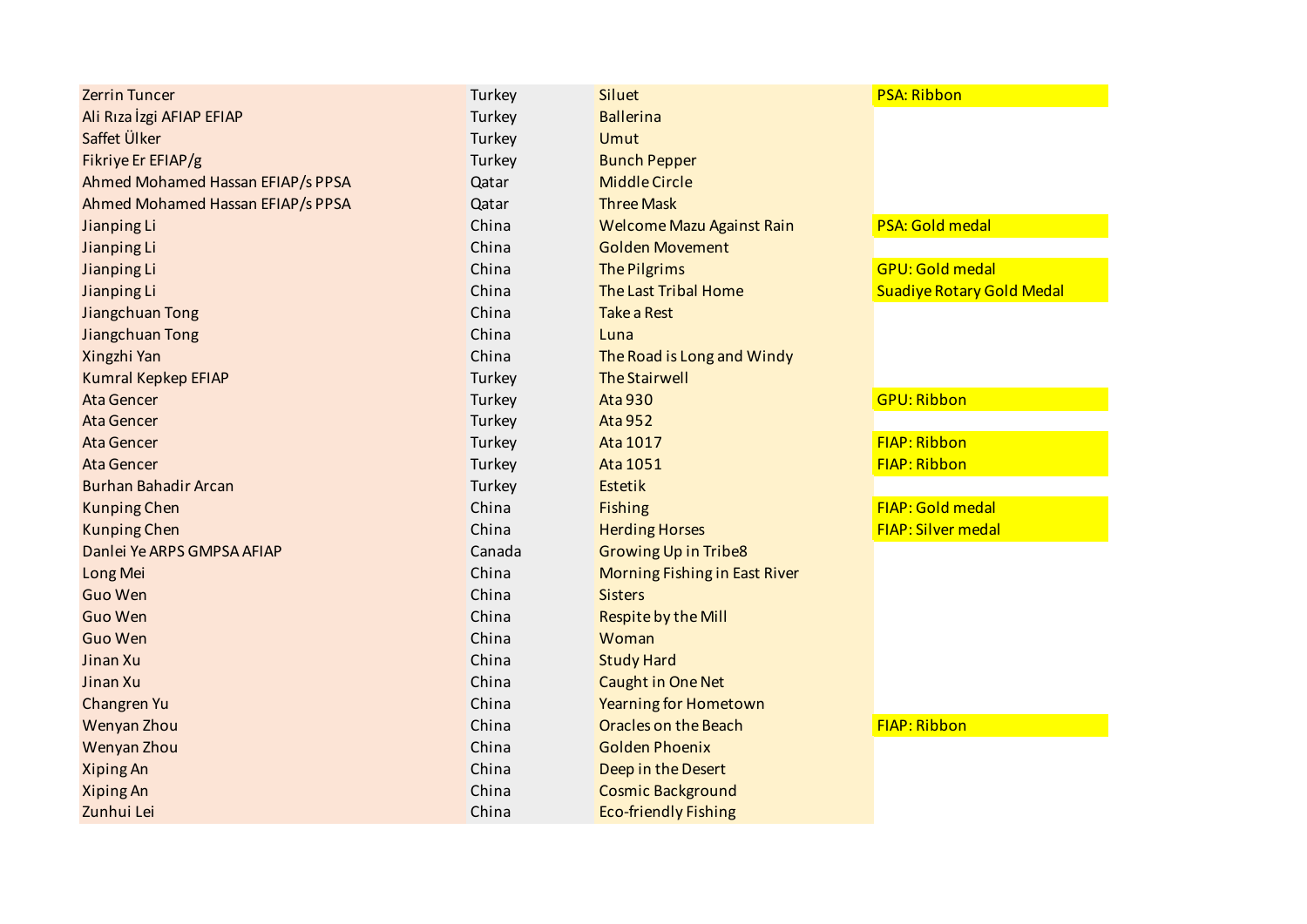| Zunhui Lei                                       | China   | Galloping in the Snowfield         |                          |
|--------------------------------------------------|---------|------------------------------------|--------------------------|
| Zunhui Lei                                       | China   | Pastoral                           |                          |
| Zunhui Lei                                       | China   | <b>New Residence</b>               | <b>PSA: Ribbon</b>       |
| <b>Qingfu Yang</b>                               | China   | <b>Golden Oracle</b>               |                          |
| <b>Qingfu Yang</b>                               | China   | Seine                              |                          |
| Yue Li                                           | China   | The Road and Bridge in Hometown    |                          |
| Yue Li                                           | China   | Fairyland                          |                          |
| <b>Guogin Liu</b>                                | China   | Kilimanjaro                        |                          |
| <b>Liqiang Ma</b>                                | China   | <b>Spring Plough</b>               |                          |
| <b>Ligiang Ma</b>                                | China   | <b>Smoking Farmer</b>              |                          |
| Cristina Garzone AFI MFIAPEFIAP/p GPUCR3 GPUVIP3 | Italy   | <b>Assalto Al Treno</b>            |                          |
| Cristina Garzone AFI MFIAPEFIAP/p GPUCR3 GPUVIP3 | Italy   | <b>Karo Child</b>                  | <b>PSA: Silver medal</b> |
| Cristina Garzone AFI MFIAPEFIAP/p GPUCR3 GPUVIP3 | Italy   | Karo Village_20                    |                          |
| Feridun Kismet EFIAP/b GPUCR4 HIUP BEPSS         | Turkey  | Kars_7031-1                        |                          |
| Murat Güven                                      | Turkey  | Yilkilar                           |                          |
| Uğur Aydin                                       | Turkey  | Celtik_tarlası                     |                          |
| Uğur Aydin                                       | Turkey  | Manda Cobani                       |                          |
| Uğur Aydin                                       | Turkey  | 1z                                 |                          |
| Gülay Tansu EFIAP/b GPUCR2                       | Turkey  | <b>Wheat Drying</b>                |                          |
| <b>Gülay Tansu EFIAP/b GPUCR2</b>                | Turkey  | Soap 1                             | <b>GPU: Ribbon</b>       |
| Yanben Feng                                      | China   | <b>Bask Crops</b>                  |                          |
| Levent Yücetin                                   | Turkey  | Ly7girls                           |                          |
| Shaoyi Zheng                                     | China   | <b>Endless Journey</b>             |                          |
| Shaoyi Zheng                                     | China   | <b>Morning Fishing</b>             | <b>PSA: Ribbon</b>       |
| Shaoyi Zheng                                     | China   | <b>Camels in the Desert</b>        |                          |
| <b>Tian Huo</b>                                  | China   | The Way                            |                          |
| Lei Yu                                           | China   | Gallop                             |                          |
| Lei Yu                                           | China   | <b>Busy Farming Season</b>         |                          |
| Jingguo Chen                                     | China   | Shadow Puppetry in Ancient Village |                          |
| Ningke Hou                                       | China   | <b>Teahouse</b>                    |                          |
| Ningke Hou                                       | China   | <b>Tea Drinker</b>                 |                          |
| <b>Liping Sun</b>                                | China   | <b>Climb High and Gaze Far</b>     |                          |
| <b>Liping Sun</b>                                | China   | Winding                            |                          |
| <b>Paul Giles DPAGB</b>                          | England | End of the Road                    |                          |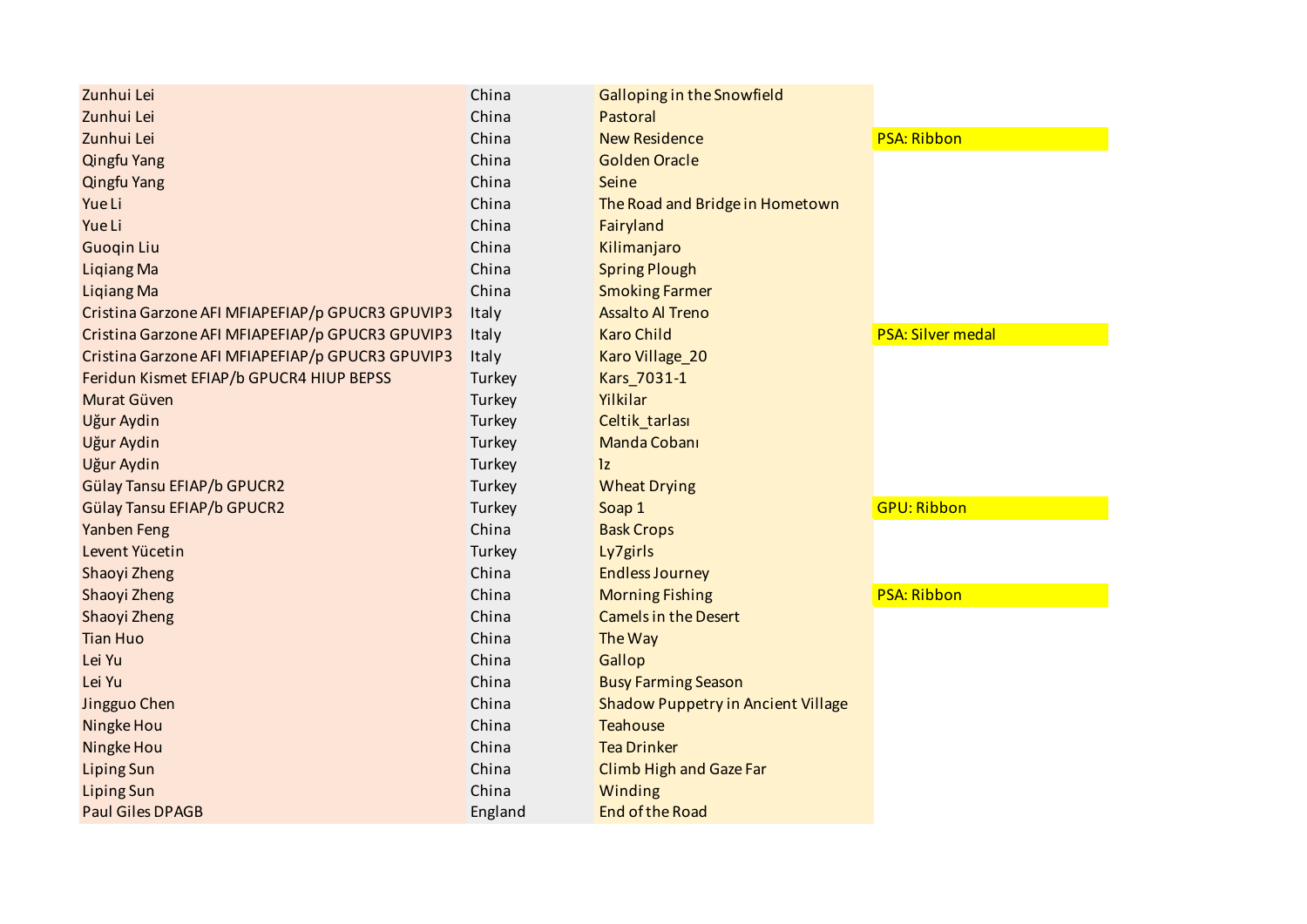| Metin Çakmakçı                                     | Turkey       | Solitude                      |                                    |
|----------------------------------------------------|--------------|-------------------------------|------------------------------------|
| Meral Eguz AFIAP                                   | Turkey       | Meral 810                     |                                    |
| Gottfried Catania AFIAP PPSA GPUCR4 GPUVIP2        | Malta        | Lunchtime                     |                                    |
| <b>Gottfried Catania AFIAP PPSA GPUCR4 GPUVIP2</b> | Malta        | Cooking                       |                                    |
| Amani Algahtani QPSA                               | Saudi Arabia | <b>Departure and Arrival</b>  | <b>FIAP: Bronze medal</b>          |
| <b>Andrew Swinfield AAPS</b>                       | Australia    | Turn to Stone                 |                                    |
| Susan Hansell                                      | Australia    | <b>You are Next</b>           |                                    |
| Nevzat Turgay Işıkgöz AFIAP                        | Turkey       | Findings_dryer                |                                    |
| Wan Kuen Wang AFIAP                                | Taiwan       | Child play                    | <b>Suadiye Rotary Silver Medal</b> |
| Wan Kuen Wang AFIAP                                | Taiwan       | <b>Respect for the Buddha</b> |                                    |
| Wan Kuen Wang AFIAP                                | Taiwan       | Kamui                         |                                    |
| Xiaomei Xu                                         | China        | The Little Soccer Player      |                                    |
| Barkan Tekdoğan                                    | Turkey       | <b>Tired silhouettes</b>      |                                    |
| Barkan Tekdoğan                                    | Turkey       | Hotsprings backflip 1         | <b>FIAP: Ribbon</b>                |
| Min Tan                                            | Malaysia     | <b>Monks reading</b>          |                                    |
| Özlem Sarıkaya                                     | Turkey       | Ev                            |                                    |
| Özlem Sarıkaya                                     | Turkey       | Sari_otobus                   |                                    |
| Laura Bolognesi                                    | Italy        | Electricity                   |                                    |
| <b>Ching Ching Chan AFIAP</b>                      | Hong Kong    | <b>Struggle for Own Space</b> |                                    |
| Ching Ching Chan AFIAP                             | Hong Kong    | The Goat Lady                 |                                    |
| Özgen Beşli                                        | Turkey       | Cirit                         |                                    |
| <b>Abidin Atalay</b>                               | Turkey       | P8290017                      |                                    |
| <b>Abidin Atalay</b>                               | Turkey       | PC300239                      |                                    |
| Balachandder S K AFIAP                             | India        | Bonda Tribal Woman Odisha 4   |                                    |
| Amal Alameer EFIAP EPSA BPSA GPU. VIP4             | Saudi Arabia | <b>Hamar Mother</b>           | <b>PSA: Bronze medal</b>           |
| Mikaela Friberg EFIAP                              | Sweden       | <b>Mobile</b>                 |                                    |
| Serpil Eroğlu EFIAP                                | England      | Endeavour1                    |                                    |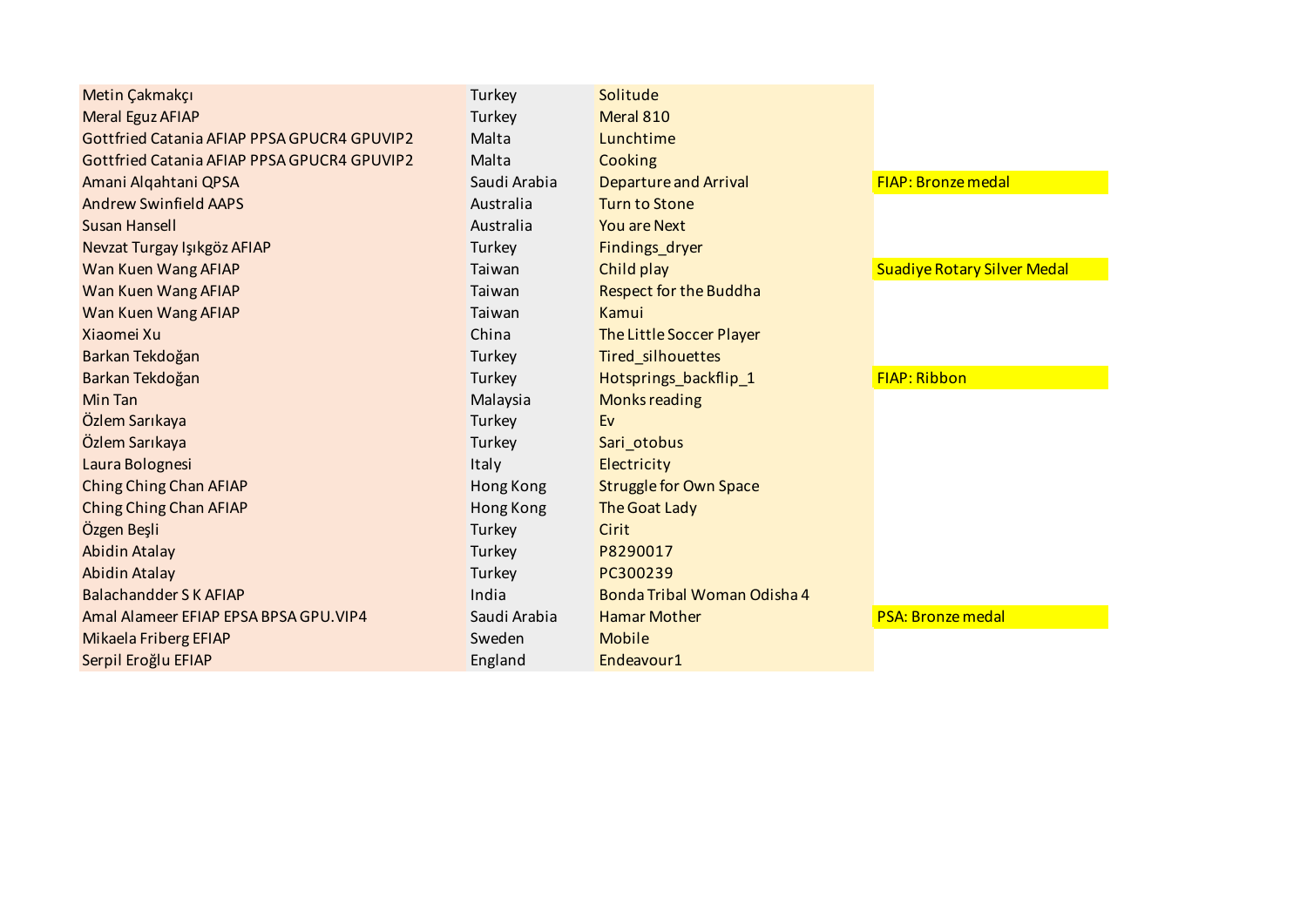## **Accepted Entries - Open Monochrome**

| <b>Name</b>                           | Country      | <b>Names of Photographs</b>    | <b>Awards</b>       |
|---------------------------------------|--------------|--------------------------------|---------------------|
| Pantelis Kranos EFIAP/g GM.ICS GM.HPS | Cyprus       | <b>Finding a Seashell</b>      |                     |
| Pantelis Kranos EFIAP/g GM.ICS GM.HPS | Cyprus       | Descending                     |                     |
| Pantelis Kranos EFIAP/g GM.ICS GM.HPS | Cyprus       | <b>Mystery World</b>           |                     |
| Zakaria Al Hammad AFIAP QPSA          | Saudi Arabia | 3 Faces                        |                     |
| Zakaria Al Hammad AFIAP QPSA          | Saudi Arabia | <b>Excellency</b>              |                     |
| Zakaria Al Hammad AFIAP QPSA          | Saudi Arabia | <b>Classmats</b>               |                     |
| Zakaria Al Hammad AFIAP QPSA          | Saudi Arabia | <b>Barber</b>                  |                     |
| Neslihan Sami                         | Turkey       | TRNBSami_newyork               |                     |
| Ayse Yonga                            | Turkey       | Kalayci                        |                     |
| Çağrı İşbilir                         | Turkey       | <b>Halicte Kar</b>             |                     |
| Orhan Kartal AFIAP GPU-2              | Turkey       | Farmer                         | <b>GPU: Ribbon</b>  |
| Orhan Kartal AFIAP GPU-2              | Turkey       | Shadow                         | <b>PSA: Ribbon</b>  |
| Emine Çetin AFIAP                     | Turkey       | Play with Buffalo and Horses   |                     |
| Yusuf Tatliturk AFIAP EFIAP           | Turkey       | <b>Memories</b>                |                     |
| Yusuf Tatliturk AFIAP EFIAP           | Turkey       | Otuziki                        |                     |
| Ferhan Coşkun                         | Turkey       | Dakota_died_in_there           |                     |
| Ferhan Coşkun                         | Turkey       | Underwater_looking_of_the_girl |                     |
| Mariella Mesiti BFA**                 | Italy        | Alexa1-2021                    |                     |
| Roberto Palladini BFA***              | Italy        | The Photographer-2020_1        |                     |
| Mete Yurdaün                          | Turkey       | Dm4_road in the Village        |                     |
| Alahattin Kanlioğlu                   | Turkey       | Tralkand_kitap_okuyan_rahipler |                     |
| Alahattin Kanlioğlu                   | Turkey       | Tralkandm4_bremende_dans       |                     |
| <b>Biagio Salerno AFIAP</b>           | Italy        | Happysea                       |                     |
| <b>Biagio Salerno AFIAP</b>           | Italy        | <b>Spirals</b>                 | <b>PSA: Ribbon</b>  |
| Cem Sagisman                          | Turkey       | Nostalgia of a Tuk-tuk Driver  |                     |
| Ajar Setiadi QPSA                     | Indonesia    | Cangklong                      |                     |
| Ajar Setiadi QPSA                     | Indonesia    | Duo Mantenan Birdbw            | <b>PSA: Ribbon</b>  |
| Istvan Kerekes EFIAP/p                | Hungary      | <b>Soulmates</b>               | <b>FIAP: Ribbon</b> |
| Istvan Kerekes EFIAP/p                | Hungary      | The Gipsy Clan                 |                     |
| Istvan Kerekes EFIAP/p                | Hungary      | <b>The III Dog</b>             |                     |
| Istvan Kerekes EFIAP/p                | Hungary      | Workers                        | <b>GPU: Ribbon</b>  |
| Gillian Steyn BPE2*                   | England      | <b>Banish the Betrayer</b>     | <b>FIAP: Ribbon</b> |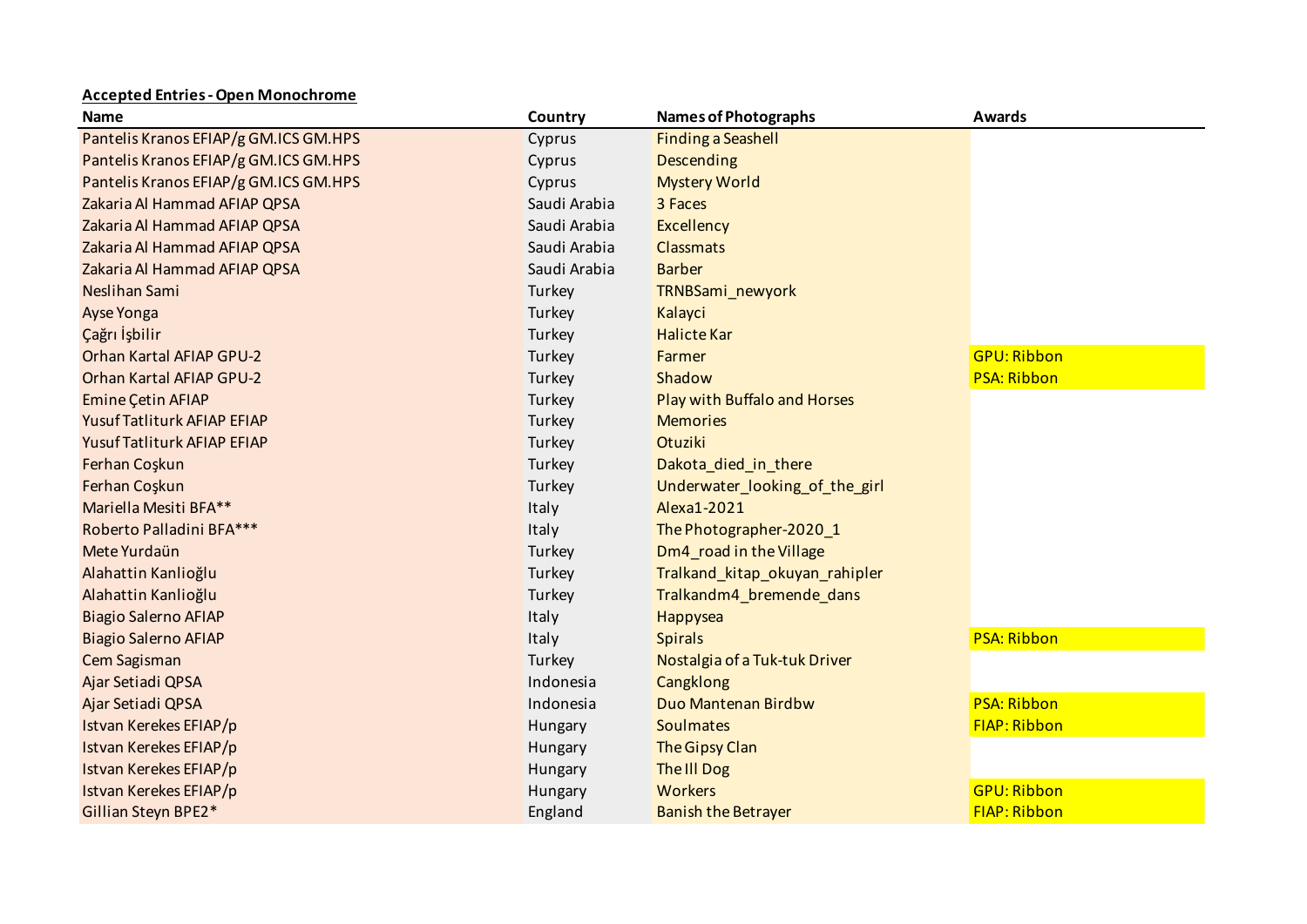| Gillian Steyn BPE2*                                  | England                 | <b>Fantasy Wings in Flour</b> |
|------------------------------------------------------|-------------------------|-------------------------------|
| Catherine Pui Kuen Cheung EFIAP/b                    | Hong Kong               | <b>Just Wonder</b>            |
| Robin Price LRPS CPAGB BPE3*                         | England                 | <b>Joker with Knife</b>       |
| Robin Price LRPS CPAGB BPE3*                         | England                 | It's All Mine                 |
| Robin Price LRPS CPAGB BPE3*                         | England                 | <b>The Marshall</b>           |
| <b>Tuncer Oğuz</b>                                   | Turkey                  | <b>Beach</b>                  |
| Veysel Tepeli                                        | Turkey                  | <b>Kardes</b>                 |
| <b>Veysel Tepeli</b>                                 | Turkey                  | Saskin                        |
| Necdet Yaşar                                         | Turkey                  | <b>Nytr-015</b>               |
| Pietro Bugli EFIAP/p                                 | Italy                   | Doll on the Beach             |
| Pietro Bugli EFIAP/p                                 | Italy                   | Now We are in a Cage          |
| Yuk Fung Garius Hung AFIAP PPSA GPU-VIP2 GPU-CR2     | Hong Kong               | <b>Brick Workers 5</b>        |
| Yuk Fung Garius Hung AFIAP PPSA GPU-VIP2 GPU-CR2     | Hong Kong               | Pop Pop Ball                  |
| Csaba Bajko AFIAP                                    | Hungary                 | <b>Ways</b>                   |
| Hasan Bağlar EFIAP                                   | Cyprus                  | <b>Water is Life</b>          |
| <b>Mario Cioni EFIAP</b>                             | Italy                   | The Passenger                 |
| <b>Mario Cioni EFIAP</b>                             | Italy                   | <b>The Shepherds</b>          |
| <b>Mario Cioni EFIAP</b>                             | Italy                   | <b>With Cow</b>               |
| <b>Milan Uhrin</b>                                   | Slovakia                | Moustache                     |
| <b>Milan Uhrin</b>                                   | Slovakia                | <b>Wet Running</b>            |
| Ozgur Secmen EFIAP/b                                 | Turkey                  | Genclik                       |
| Ozgur Secmen EFIAP/b                                 | Turkey                  | Look                          |
| Jeff Origer GPUCR1                                   | Luxembourg              | A Rotterdam No 2              |
| <b>Ann Bastion EFIAP MFIAP</b>                       | New Zealand             | <b>Encompass 2</b>            |
| <b>Ann Bastion EFIAP MFIAP</b>                       | New Zealand             | <b>We Three Trees</b>         |
| Henri Kandiyoti AFIAP                                | Turkey                  | Frompasttofuture              |
| Süleyman Çam EFIAP/b                                 | Turkey                  | <b>Fireman Muzaffer</b>       |
| Süleyman Çam EFIAP/b                                 | Turkey                  | Propeller                     |
| Florentino Molero Gutierrez AFIAP-QPSA CR2_VIP2-ACEF | Spain                   | Ay Jalisco                    |
| Mohammad Ali Salim MFIAP EFIAP/d1 GMPSA GPSA         | <b>United States</b>    | <b>Home Bound</b>             |
| Seeta Rama Rao (Raja) Chenna                         | India                   | <b>Return to Home</b>         |
| <b>Andy Pollard</b>                                  | <b>Falkland Islands</b> | The Cheek of the Seal         |
| <b>Andy Pollard</b>                                  | Falkland Islands        | <b>Eye of the Albatross</b>   |
| Ali Rıza İzgi AFIAP EFIAP                            | Turkey                  | <b>Fun Time</b>               |

FIAP: Gold medal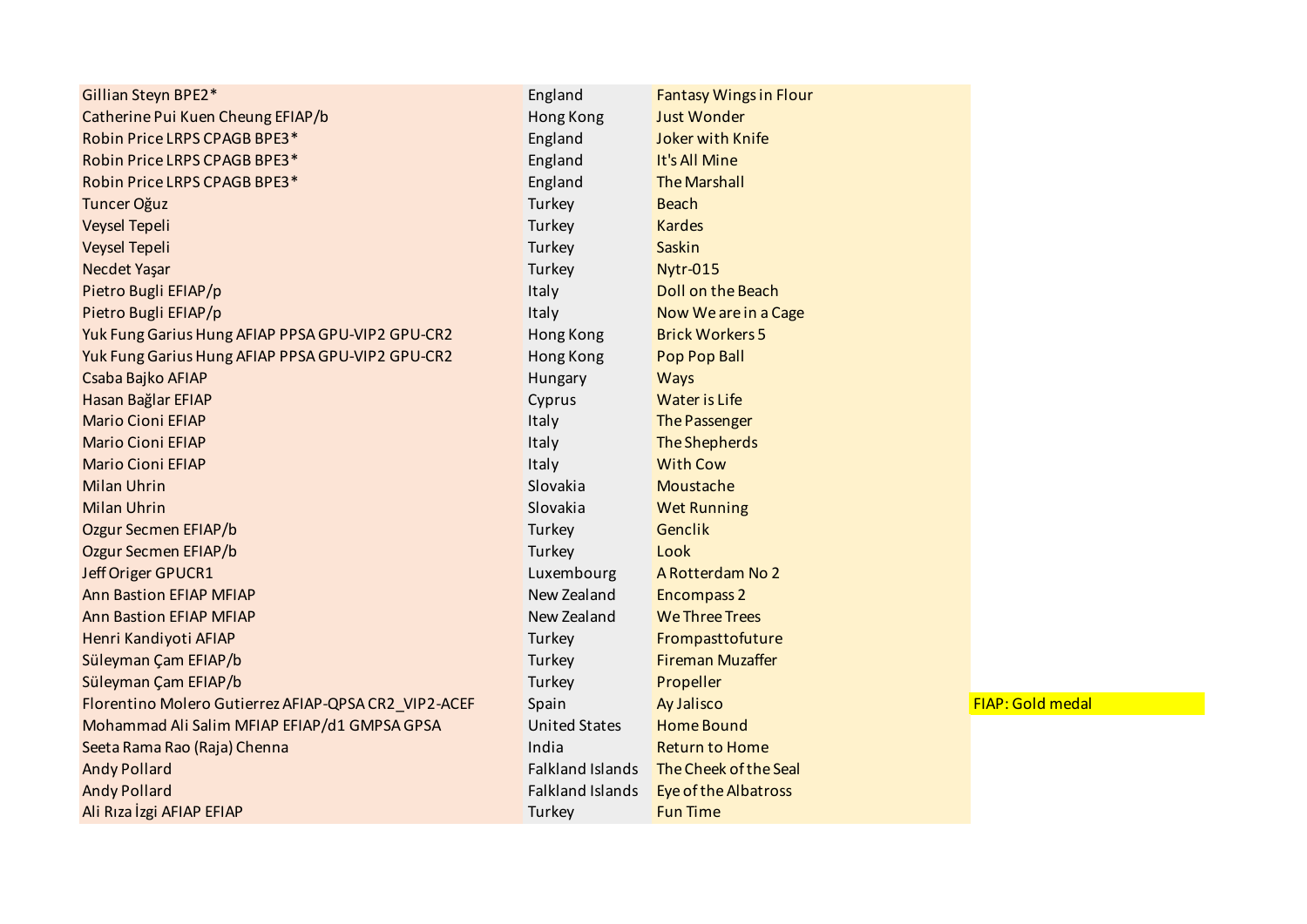| Ahmed Mohamed Hassan EFIAP/s PPSA                | Qatar                | <b>Bygone</b>                          |                                  |
|--------------------------------------------------|----------------------|----------------------------------------|----------------------------------|
| Ahmed Mohamed Hassan EFIAP/s PPSA                | Qatar                | Horsemanship BW                        |                                  |
| Ahmed Mohamed Hassan EFIAP/s PPSA                | Qatar                | Old Smile                              |                                  |
| Jiangchuan Tong                                  | China                | <b>The Prairie Night</b>               |                                  |
| Xingzhi Yan                                      | China                | <b>Still Beautiful</b>                 |                                  |
| Kumral Kepkep EFIAP                              | Turkey               | Proud of My Work                       |                                  |
| <b>Ata Gencer</b>                                | Turkey               | Ata 1010                               |                                  |
| <b>Ata Gencer</b>                                | Turkey               | Ata 1019                               |                                  |
| <b>Burhan Bahadir Arcan</b>                      | Turkey               | The Tree and the Woman                 |                                  |
| <b>Burhan Bahadir Arcan</b>                      | Turkey               | Wizard                                 |                                  |
| <b>Kunping Chen</b>                              | China                | <b>Egret Combing Hair</b>              | <b>FIAP: Ribbon</b>              |
| <b>Kunping Chen</b>                              | China                | Foraging                               |                                  |
| <b>Kunping Chen</b>                              | China                | <b>Sky Eye</b>                         |                                  |
| <b>Kunping Chen</b>                              | China                | <b>Cultivating 1</b>                   |                                  |
| <b>Yuxu Chen</b>                                 | China                | The Granny Living in the Shack 2       |                                  |
| Jinan Xu                                         | China                | Ear-shaped Ladder                      |                                  |
| Jinan Xu                                         | China                | <b>Taste Coffee</b>                    |                                  |
| Jinan Xu                                         | China                | Intimate                               |                                  |
| Changren Yu                                      | China                | <b>Time in Old Teahouse</b>            |                                  |
| Changren Yu                                      | China                | Bloody Final Contention of Chu and Han | <b>Suadiye Rotary Gold Medal</b> |
| <b>Xiping An</b>                                 | China                | <b>Heydar Aliev Center 6</b>           |                                  |
| <b>Xiping An</b>                                 | China                | <b>The Falcon</b>                      | <b>IFSAK Gold Medal</b>          |
| Zunhui Lei                                       | China                | Ferry                                  | <b>FIAP: Ribbon</b>              |
| <b>Qingfu Yang</b>                               | China                | <b>Casting Net 1</b>                   |                                  |
| Yue Li                                           | China                | <b>Auspicious Snow</b>                 |                                  |
| <b>Guogin Liu</b>                                | China                | Low-altitude Flight                    | <b>FIAP: Ribbon</b>              |
| <b>Guoqin Liu</b>                                | China                | <b>Egret Dance</b>                     |                                  |
| <b>Guogin Liu</b>                                | China                | <b>Great Grey Owl 1</b>                |                                  |
| <b>Bob Chiu ARPS AFIAP MPSA</b>                  | <b>United States</b> | Polar Bear11                           |                                  |
| Cristina Garzone AFI MFIAPEFIAP/p GPUCR3 GPUVIP3 | Italy                | Amir                                   |                                  |
| Cristina Garzone AFI MFIAPEFIAP/p GPUCR3 GPUVIP3 | Italy                | I Monelli Del Villaggio                |                                  |
| Cristina Garzone AFI MFIAPEFIAP/p GPUCR3 GPUVIP3 | Italy                | Il Vasaio                              |                                  |
| Cristina Garzone AFI MFIAPEFIAP/p GPUCR3 GPUVIP3 | Italy                | Pozzi Cantanti                         |                                  |
| <b>Esin Acar AFIAP</b>                           | Turkey               | <b>Bakis</b>                           |                                  |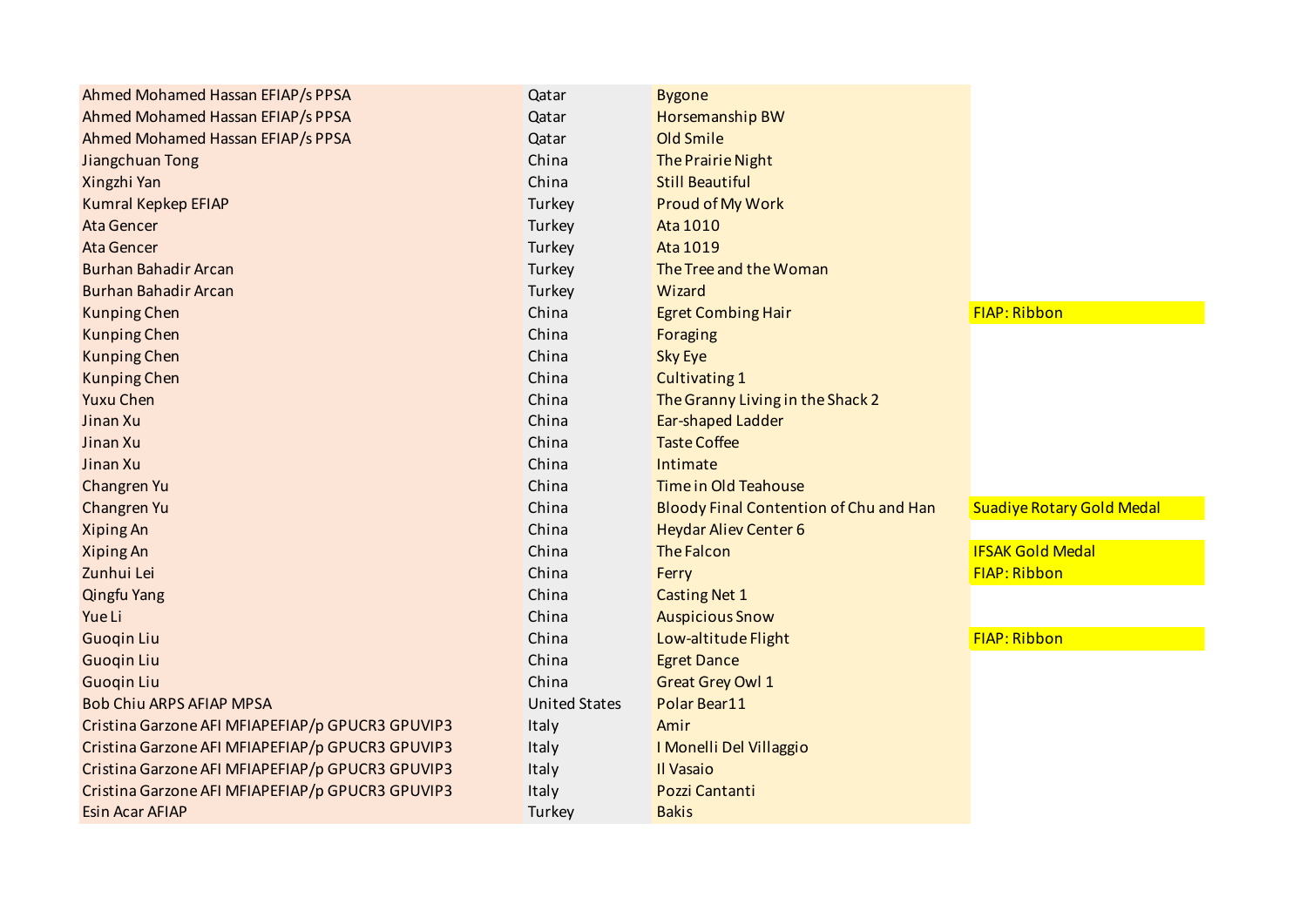| <b>Esin Acar AFIAP</b>                       | Turkey       | <b>Depresif</b>                    |                                    |
|----------------------------------------------|--------------|------------------------------------|------------------------------------|
| <b>Sophie Pouillon RISF1</b>                 | France       | Lac des Cygnes                     |                                    |
| Murat Güven                                  | Turkey       | Golgelerin_izi                     | <b>GPU: Gold medal</b>             |
| Murat Güven                                  | Turkey       | Geliyorlar                         | <b>PSA: Ribbon</b>                 |
| <b>Jiayuan Liang ARPS</b>                    | Australia    | <b>Rock You Like A Hurricane</b>   |                                    |
| Uğur Aydin                                   | Turkey       | Kendir                             |                                    |
| Gülay Tansu EFIAP/b GPUCR2                   | Turkey       | Loncali                            | <b>PSA: Ribbon</b>                 |
| Vasja Doberlet MFIAP, EFIAP/p MFIAP, EFIAP/p | Slovenia     | <b>Winter Chat</b>                 | <b>FIAP: Silver medal</b>          |
| Yanben Feng                                  | China        | Elegant                            |                                    |
| Shizhou Li                                   | China        | Peculiar                           |                                    |
| <b>Guizhong Guo</b>                          | China        | Intimate                           |                                    |
| <b>Guizhong Guo</b>                          | China        | <b>Relieve the Grief</b>           |                                    |
| Jingguo Chen                                 | China        | Frolic                             | FIAP: Ribbon                       |
| Ningke Hou                                   | China        | Winter                             |                                    |
| Ningke Hou                                   | China        | Rite                               |                                    |
| Qing Zhu                                     | China        | <b>Past As Smoke</b>               |                                    |
| <b>Paul Giles DPAGB</b>                      | England      | <b>Morning Gondolas</b>            |                                    |
| <b>Paul Giles DPAGB</b>                      | England      | Through the Bend                   |                                    |
| <b>Paul Giles DPAGB</b>                      | England      | <b>Minimalist Lighthouse</b>       |                                    |
| Amani Alqahtani QPSA                         | Saudi Arabia | <b>Hummer Women</b>                | <b>Suadiye Rotary Silver Medal</b> |
| Amani Alqahtani QPSA                         | Saudi Arabia | <b>Liwa Dunes</b>                  |                                    |
| Amani Alqahtani QPSA                         | Saudi Arabia | Man of Pushkar                     |                                    |
| Amani Alqahtani QPSA                         | Saudi Arabia | Old Women                          |                                    |
| <b>Andrew Swinfield AAPS</b>                 | Australia    | Connection                         | <b>PSA: Ribbon</b>                 |
| Wan Kuen Wang AFIAP                          | Taiwan       | <b>Talk homely</b>                 | <b>PSA: Silver medal</b>           |
| Wan Kuen Wang AFIAP                          | Taiwan       | <b>Will first</b>                  |                                    |
| Fedai Coşkun EFIAP QPSA G.APS                | Turkey       | <b>Farewell in the Rain</b>        |                                    |
| Fedai Coskun EFIAP QPSA G.APS                | Turkey       | <b>Happiness Beyond the Window</b> |                                    |
| Fedai Coskun EFIAP QPSA G.APS                | Turkey       | Walking in the Rain                |                                    |
| Hari Lakshmi Ratan                           | India        | Mechanic                           |                                    |
| Min Tan                                      | Malaysia     | Ancient stone bridge               |                                    |
| Derya Yazar AFIAP EFIAP                      | Turkey       | White_hand                         |                                    |
| Neslihan Yazicilar Akça                      | Turkey       | Likeable_1                         |                                    |
| Doğuş Akkaya                                 | Turkey       | <b>Eski Cami</b>                   |                                    |
|                                              |              |                                    |                                    |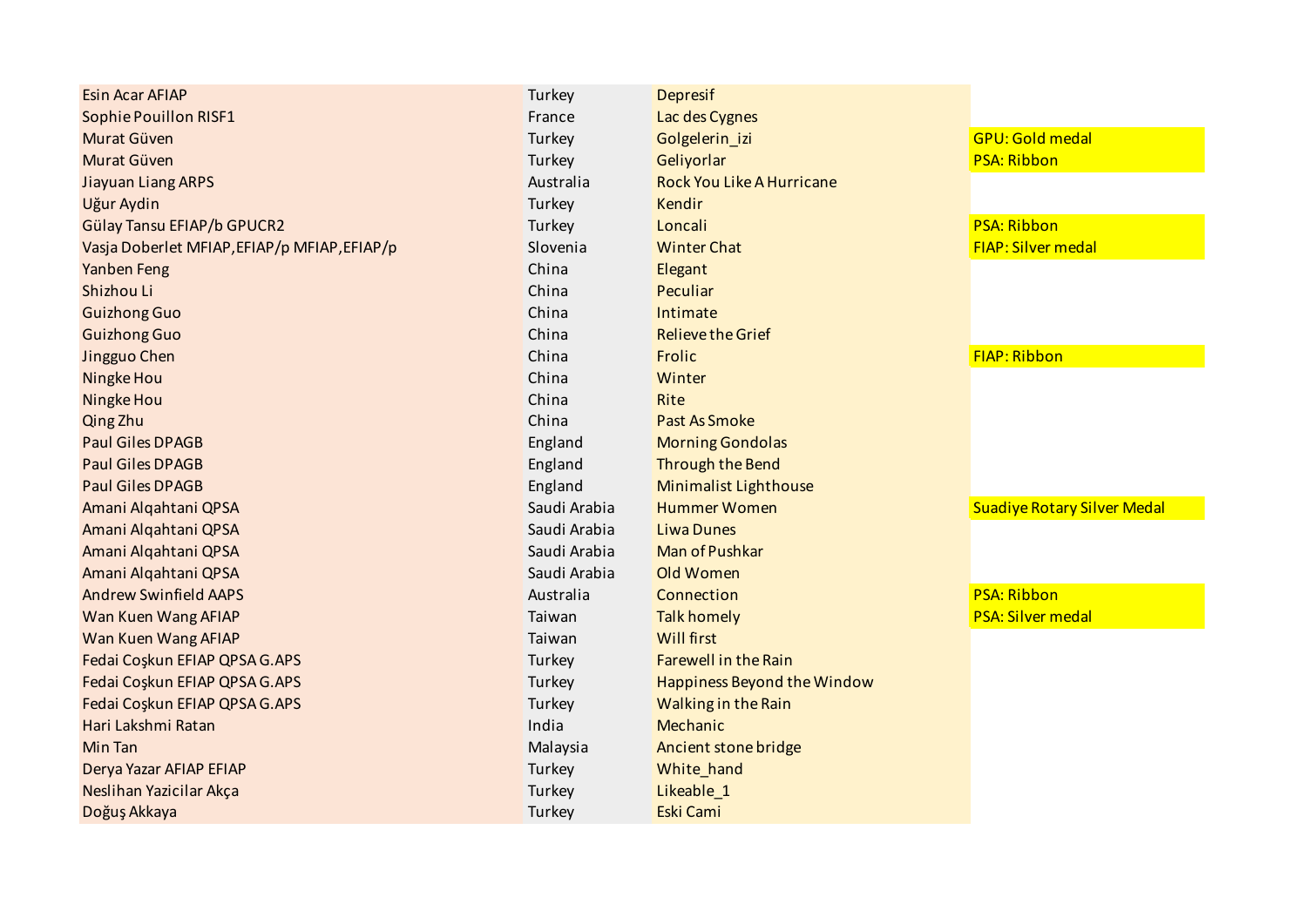| Laura Bolognesi                        | <b>Italy</b> | Paratroopers 2                |                                    |
|----------------------------------------|--------------|-------------------------------|------------------------------------|
| Ching Ching Chan AFIAP                 | Hong Kong    | <b>Tribal Children</b>        | <b>PSA: Bronze medal</b>           |
| Ching Ching Chan AFIAP                 | Hong Kong    | <b>Loyal Friend</b>           | <b>FIAP: Bronze medal</b>          |
| Ching Ching Chan AFIAP                 | Hong Kong    | <b>A Tribal Woman Nursing</b> |                                    |
| Özgen Beşli                            | Turkey       | Kars Baraji                   | <b>PSA: Gold medal</b>             |
| Sinan Okan Çavuş                       | Turkey       | swans                         | <b>Suadiye Rotary Bronze Medal</b> |
| Amal Alameer EFIAP EPSA BPSA GPU. VIP4 | Saudi Arabia | <b>Fruit Crown</b>            |                                    |
| Amal Alameer EFIAP EPSA BPSA GPU. VIP4 | Saudi Arabia | On the Hill                   |                                    |
| Mikaela Friberg EFIAP                  | Sweden       | Tulip                         |                                    |
| Serpil Eroğlu EFIAP                    | England      | Leather Drying1               |                                    |
| Serpil Eroğlu EFIAP                    | England      | Wrestle                       |                                    |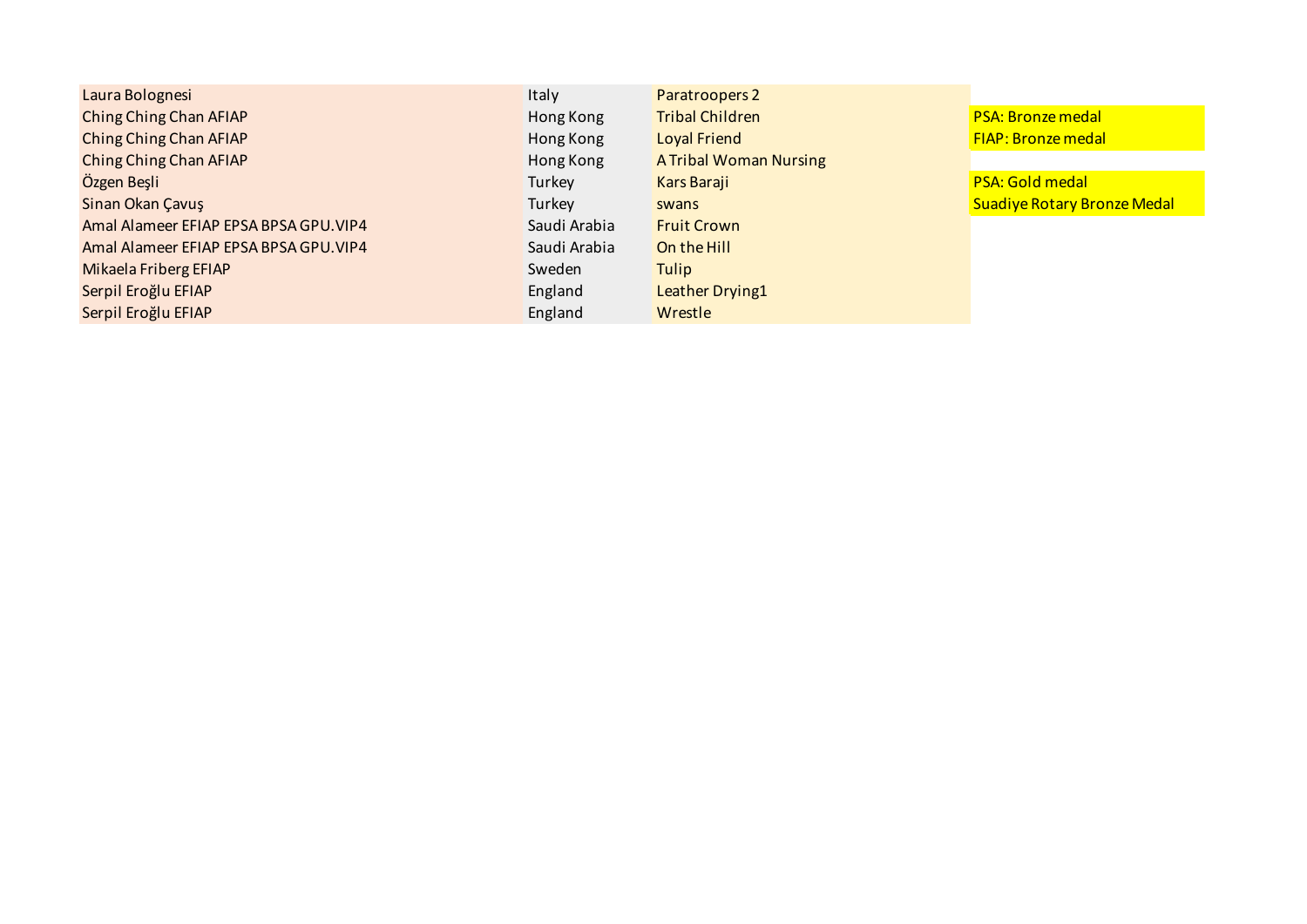| <b>Name</b>                                  | Country              | <b>Names of Photographs</b>             | <b>Awards</b>            |
|----------------------------------------------|----------------------|-----------------------------------------|--------------------------|
| <b>Orhan Kartal AFIAP GPU-2</b>              | Turkey               | Pirpirok                                |                          |
| Yusuf Tatliturk AFIAP EFIAP                  | Turkey               | <b>Delikli</b>                          |                          |
| Yusuf Tatliturk AFIAP EFIAP                  | Turkey               | Ellidokuz                               |                          |
| Hasan Güzel AFIAP                            | Turkey               | <b>Mantis</b>                           |                          |
| Hayri Bali                                   | Turkey               | Islak yusufçuk                          |                          |
| Türkan Ceylan Koçak                          | Turkey               | Mavi Yusufcuklar                        |                          |
| <b>Biagio Salerno AFIAP</b>                  | Italy                | Satisfaction                            |                          |
| Sacit Bulut                                  | Turkey               | TR SCBLT D1_Trscbltd1_cutre             |                          |
| <b>Sacit Bulut</b>                           | Turkey               | TR SCBLT D3_Trscbltd3_saka              |                          |
| Sacit Bulut                                  | Turkey               | TR SCBLT D4_Trscbltd4_izmir_yalicapkini |                          |
| Hayrettin Kağnıcı                            | Turkey               | Antilope                                |                          |
| Ajar Setiadi QPSA                            | Indonesia            | <b>Got a Litle Fish</b>                 | <b>PSA: Silver medal</b> |
| Ajar Setiadi QPSA                            | Indonesia            | Please Don't Go                         |                          |
| Ajar Setiadi QPSA                            | Indonesia            | <b>Capturing the Prey</b>               |                          |
| Ajar Setiadi QPSA                            | Indonesia            | King Fisher 1                           |                          |
| <b>Abdullah Vural</b>                        | Turkey               | <b>Mantis</b>                           |                          |
| Istvan Kerekes EFIAP/p                       | Hungary              | <b>The Runner</b>                       | <b>FIAP: Ribbon</b>      |
| Gillian Steyn BPE2*                          | England              | Kingfisher Emerging with Catch          |                          |
| Gillian Steyn BPE2*                          | England              | <b>Harvest Mouse on Cow Parsley</b>     |                          |
| Robin Price LRPS CPAGB BPE3*                 | England              | <b>Buffalo Trio</b>                     | FIAP: Ribbon             |
| Robin Price LRPS CPAGB BPE3*                 | England              | <b>Bath Time</b>                        |                          |
| Robin Price LRPS CPAGB BPE3*                 | England              | <b>Hamerkop With Toad</b>               | <b>PSA: Ribbon</b>       |
| Robin Price LRPS CPAGB BPE3*                 | England              | <b>Vulture Dispute</b>                  | <b>FIAP: Ribbon</b>      |
| Hasan Bağlar EFIAP                           | Cyprus               | Zeybeks 4                               | FIAP: Gold medal         |
| Hasan Bağlar EFIAP                           | Cyprus               | <b>Window of Autumn</b>                 |                          |
| Hasan Bağlar EFIAP                           | Cyprus               | <b>Towards the Sun</b>                  |                          |
| <b>Mario Cioni EFIAP</b>                     | Italy                | Ardeola Ralloides                       |                          |
| <b>Mario Cioni EFIAP</b>                     | Italy                | Oregon                                  |                          |
| Ozgur Secmen EFIAP/b                         | Turkey               | Anatolianviper                          | <b>PSA: Bronze medal</b> |
| Ozgur Secmen EFIAP/b                         | Turkey               | Goksu <sub>2</sub>                      | <b>GPU: Gold medal</b>   |
| Mohammad Ali Salim MFIAP EFIAP/d1 GMPSA GPSA | <b>United States</b> | <b>Splashing Flamingo</b>               |                          |
| Seeta Rama Rao (Raja) Chenna                 | India                | <b>Beautifull Catch</b>                 | <b>FIAP: Ribbon</b>      |

**Accepted Entries - Nature**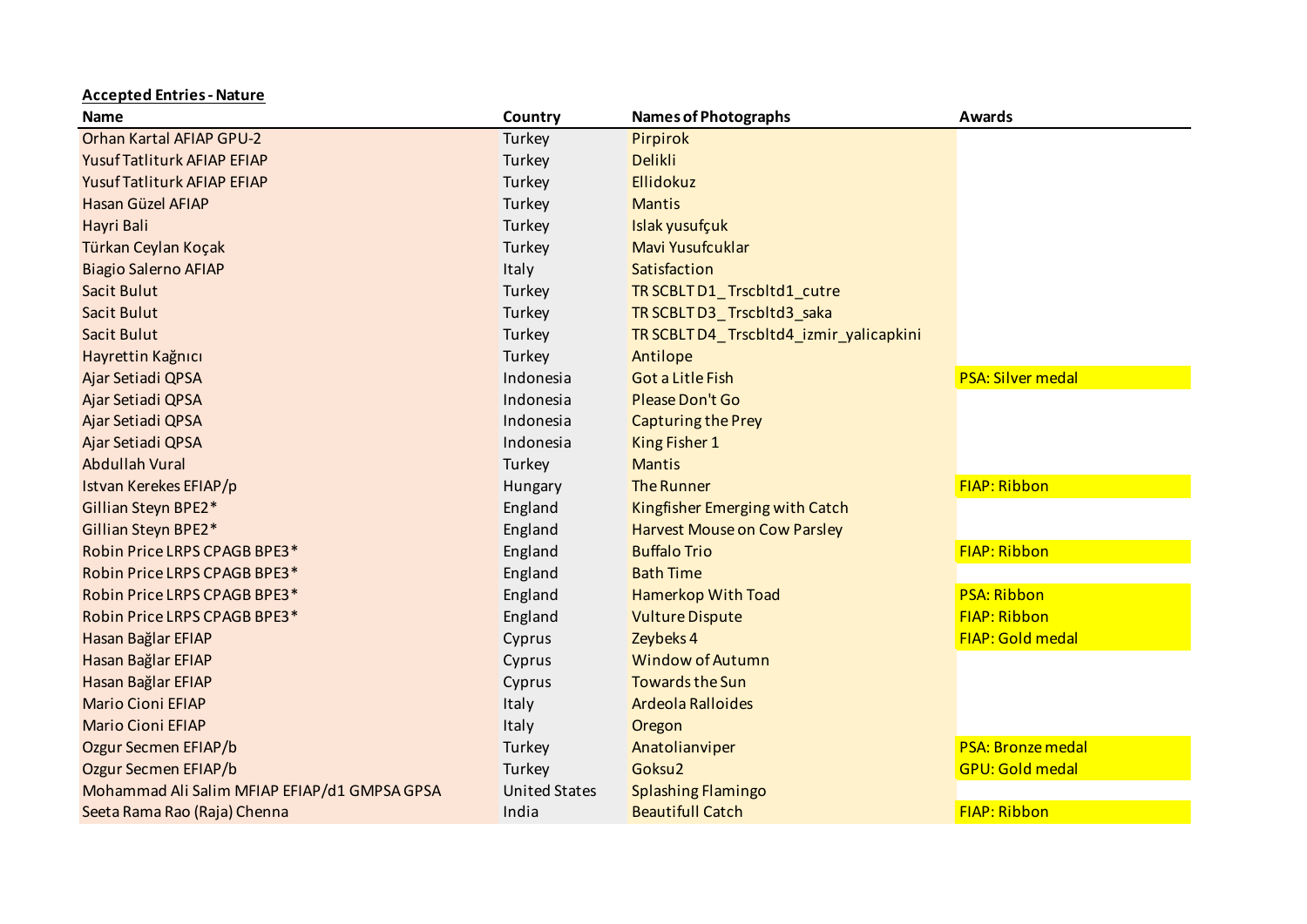| Seeta Rama Rao (Raja) Chenna    | India                   | <b>Green Feast</b>              |                           |
|---------------------------------|-------------------------|---------------------------------|---------------------------|
| HW CHAN EFIAP/d3 GMPSA/s FRPS   | Hong Kong               | Snow Wild Ape 59                |                           |
| <b>Andy Pollard</b>             | <b>Falkland Islands</b> | <b>Wren Doing Yoga</b>          | <b>PSA: Ribbon</b>        |
| <b>Andy Pollard</b>             | <b>Falkland Islands</b> | <b>Colourful Finch</b>          |                           |
| <b>Andy Pollard</b>             | <b>Falkland Islands</b> | King Penguin Affection          |                           |
| Liz Hardley EFIAP/b LRPS        | New Zealand             | Flamingo                        | <b>GPU: Ribbon</b>        |
| Liz Hardley EFIAP/b LRPS        | New Zealand             | <b>Golden Lion Tamarin</b>      | <b>PSA: Ribbon</b>        |
| Liz Hardley EFIAP/b LRPS        | New Zealand             | <b>Macaca Fascicularis</b>      |                           |
| Ali Rıza İzgi AFIAP EFIAP       | Turkey                  | <b>Two Mantis</b>               | <b>FIAP: Ribbon</b>       |
| Ali Rıza İzgi AFIAP EFIAP       | Turkey                  | <b>Hey You</b>                  |                           |
| Jianping Li                     | China                   | Dusk of Kilimanjaro             | <b>FIAP: Silver medal</b> |
| Jianping Li                     | China                   | <b>Hanging</b>                  |                           |
| Jiangchuan Tong                 | China                   | Hunting 01                      |                           |
| Jiangchuan Tong                 | China                   | Family                          |                           |
| Chi Kun Choi                    | China                   | <b>Food Hunting at Night</b>    |                           |
| Chi Kun Choi                    | China                   | Interdependent                  |                           |
| Chi Kun Choi                    | China                   | Mother' Language                |                           |
| <b>Kunping Chen</b>             | China                   | <b>Egret-protect Nestling 2</b> |                           |
| <b>Kunping Chen</b>             | China                   | Egret-dress Right               |                           |
| Danlei Ye ARPS GMPSA AFIAP      | Canada                  | Sea Lion18                      |                           |
| <b>Xiping An</b>                | China                   | Fly over the River 3            |                           |
| <b>Xiping An</b>                | China                   | Hang over the Water             |                           |
| <b>Xiping An</b>                | China                   | <b>Hunt</b>                     |                           |
| <b>Yulin Zhang</b>              | China                   | <b>Stare</b>                    |                           |
| <b>Yulin Zhang</b>              | China                   | <b>Birds of Snowy Mountain</b>  | PSA: Ribbon               |
| <b>Guogin Liu</b>               | China                   | <b>Battle</b>                   | GPU: Ribbon               |
| <b>Guogin Liu</b>               | China                   | Reflection                      | PSA: Gold medal           |
| <b>Guogin Liu</b>               | China                   | Singing in Antiphonal Style     |                           |
| <b>Ligiang Ma</b>               | China                   | <b>Breed</b>                    |                           |
| <b>Bob Chiu ARPS AFIAP MPSA</b> | <b>United States</b>    | Polar Bear53                    | PSA: Ribbon               |
| <b>Bob Chiu ARPS AFIAP MPSA</b> | <b>United States</b>    | Polar Bear69                    |                           |
| <b>Bob Chiu ARPS AFIAP MPSA</b> | <b>United States</b>    | White World5                    |                           |
| Shaoyi Zheng                    | China                   | The Moon of the Sea             |                           |
| Lei Yu                          | China                   | Life                            |                           |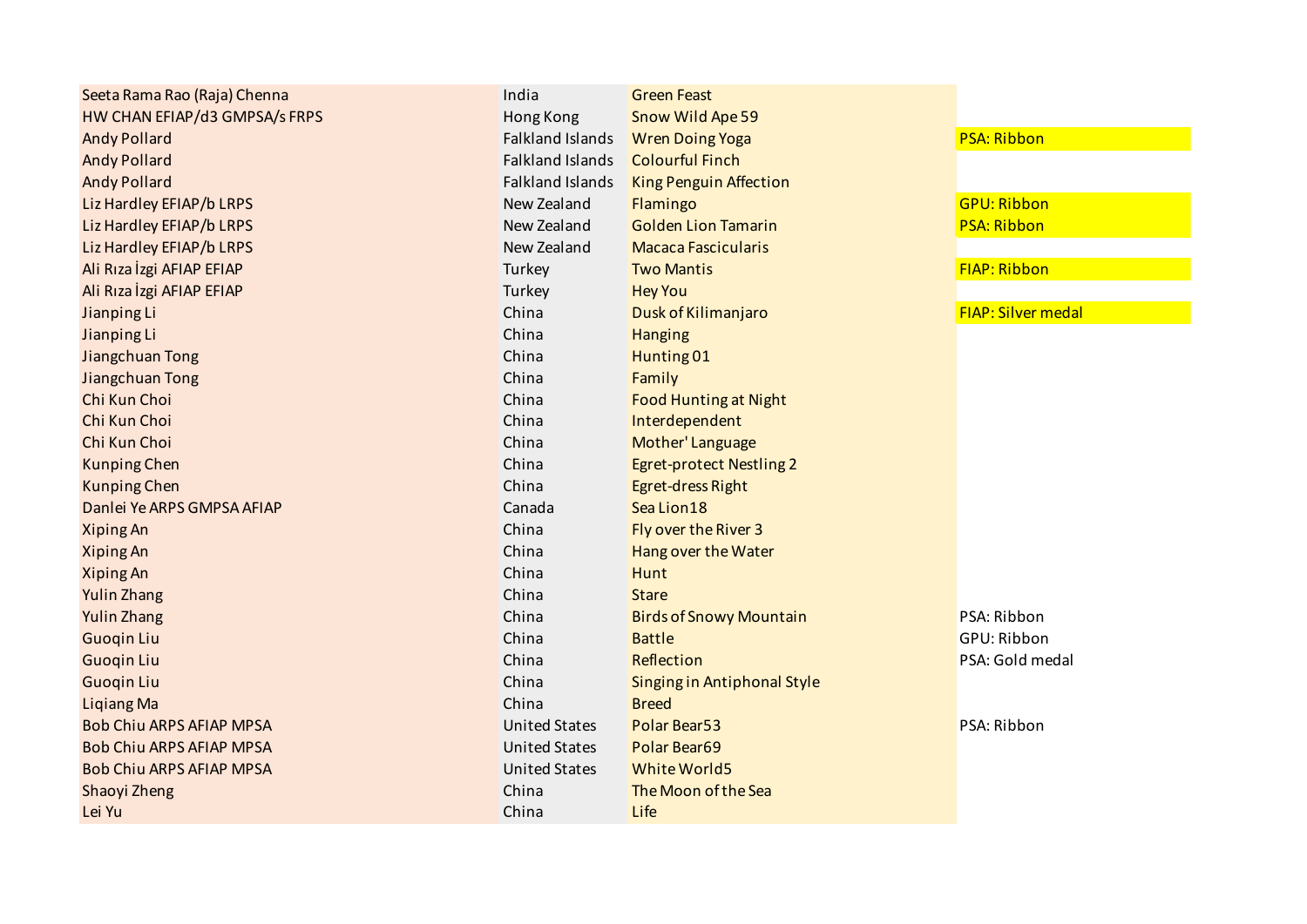| <b>Paul Giles DPAGB</b>                         | England      | One Eyed Red Kite with Food         |                             |
|-------------------------------------------------|--------------|-------------------------------------|-----------------------------|
| <b>Paul Giles DPAGB</b>                         | England      | <b>Rock Pipit with Prey</b>         |                             |
| Gottfried Catania AFIAP PPSA GPUCR4 GPUVIP2     | Malta        | <b>Meerkats on the Alert</b>        |                             |
| Gottfried Catania AFIAP PPSA GPUCR4 GPUVIP2     | Malta        | <b>Chameleon and Snail</b>          |                             |
| Amani Alqahtani QPSA                            | Saudi Arabia | <b>Desert Beauty</b>                | Suadiye Rotary Bronze Medal |
| Amani Alqahtani QPSA                            | Saudi Arabia | <b>Monkeys</b>                      |                             |
| <b>Andrew Swinfield AAPS</b>                    | Australia    | <b>Triple Treat</b>                 |                             |
| Susan Hansell                                   | Australia    | <b>Croc Goes Fishing for Mullet</b> | FIAP: Ribbon                |
| <b>Susan Hansell</b>                            | Australia    | Jabiru in Flight                    |                             |
| Wan Kuen Wang AFIAP                             | Taiwan       | Catch fish master                   | Suadiye Rotary Gold Medal   |
| Wan Kuen Wang AFIAP                             | Taiwan       | Eating chafer                       | FIAP: Bronze medal          |
| Wan Kuen Wang AFIAP                             | Taiwan       | Fight for territory                 |                             |
| Wan Kuen Wang AFIAP                             | Taiwan       | <b>Grab food</b>                    | <b>IFSAK Gold Medal</b>     |
| Fedai Coşkun EFIAP QPSA G.APS                   | Turkey       | <b>Colias Crocea</b>                |                             |
| Fedai Coskun EFIAP QPSA G.APS                   | Turkey       | Mating Black Veined White           |                             |
| Fedai Coşkun EFIAP QPSA G.APS                   | Turkey       | <b>Reeds and Bearded Reedling</b>   |                             |
| Hari Lakshmi Ratan                              | India        | Pelican with Big Prey               |                             |
| Hari Lakshmi Ratan                              | India        | <b>Young Mother</b>                 |                             |
| Doğuş Akkaya                                    | Turkey       | <b>Butterfly 1</b>                  |                             |
| Jenn Koh Yeok Kian MPSA GWP.ICS HON.CPE EP.PSBP | Malaysia     | Delicacies 261                      |                             |
| Jenn Koh Yeok Kian MPSA GWP.ICS HON.CPE EP.PSBP | Malaysia     | Mating 18                           |                             |
| Jenn Koh Yeok Kian MPSA GWP.ICS HON.CPE EP.PSBP | Malaysia     | <b>Together 44</b>                  |                             |
| Ching Ching Chan AFIAP                          | Hong Kong    | Capture                             |                             |
| Ching Ching Chan AFIAP                          | Hong Kong    | Monkey in the Snow                  |                             |
| Ching Ching Chan AFIAP                          | Hong Kong    | <b>Childhood Sweetheart</b>         | PSA: Ribbon                 |
| Ching Ching Chan AFIAP                          | Hong Kong    | Chatting                            |                             |
| Özgen Beşli                                     | Turkey       | Son Yaprak                          |                             |
| <b>Balachandder S K AFIAP</b>                   | India        | <b>Indian Squirrel</b>              |                             |
| Amal Alameer EFIAP EPSA BPSA GPU. VIP4          | Saudi Arabia | Couple                              |                             |
| Amal Alameer EFIAP EPSA BPSA GPU. VIP4          | Saudi Arabia | Gorella                             | Suadiye Rotary Silver Medal |
| Amal Alameer EFIAP EPSA BPSA GPU. VIP4          | Saudi Arabia | <b>Malik</b>                        |                             |
| Mikaela Friberg EFIAP                           | Sweden       | Chillin                             |                             |
| Serpil Eroğlu EFIAP                             | England      | Eurasian Jay                        |                             |
| Serpil Eroğlu EFIAP                             | England      | Eurasian Jay1                       |                             |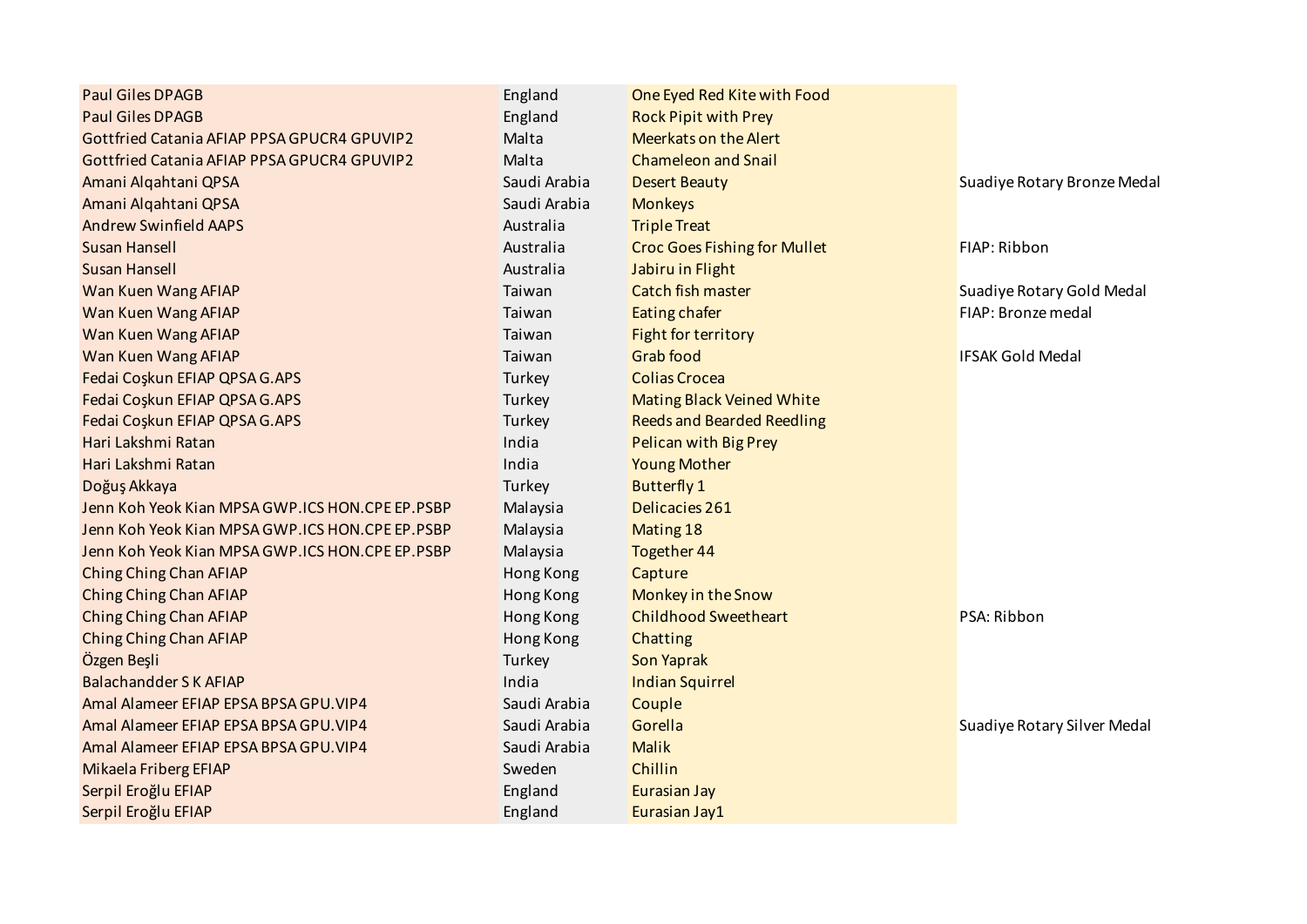## **Accepted Entries - Rotary Open Opportunities**

| <b>Name</b>                                      | Country   | <b>Names of Photographs</b>         | <b>Awards</b>                      |
|--------------------------------------------------|-----------|-------------------------------------|------------------------------------|
| Orhan Kartal AFIAP GPU-2                         | Turkey    | <b>Duvar Yazısı</b>                 |                                    |
| Ferhan Coşkun                                    | Turkey    | We must clean our seas              | <b>FIAP: Ribbon</b>                |
| <b>Tibor Nagy</b>                                | Hungary   | We are all in the same boat         | <b>FIAP: Ribbon</b>                |
| <b>Tibor Nagy</b>                                | Hungary   | Get together                        | <b>PSA: Ribbon</b>                 |
| Alahattin Kanlioğlu                              | Turkey    | Tralkand_dede_torun_ve_kuslar       | <b>Suadiye Rotary Bronze Medal</b> |
| Alahattin Kanlioğlu                              | Turkey    | Tralkand_hayat_yardimlastikca_guzel | <b>PSA: Ribbon</b>                 |
| Gülnaz Çolak FİAP AFSAD İFSAk                    | Turkey    | harranın cocuklari                  | <b>FIAP: Ribbon</b>                |
| Gülnaz Çolak FİAP AFSAD İFSAk                    | Turkey    | acik hava kutuphanesi               |                                    |
| Catherine Pui Kuen Cheung EFIAP/b                | Hong Kong | <b>Team Work</b>                    | <b>FIAP: Ribbon</b>                |
| Ozgur Secmen EFIAP/b                             | Turkey    | Ufuk4                               | <b>Suadiye Rotary Silver Medal</b> |
| Süleyman Çam EFIAP/b                             | Turkey    | <b>Two Roosters</b>                 |                                    |
| Ali Rıza İzgi AFIAP EFIAP                        | Turkey    | <b>Educational Effort</b>           | <b>PSA: Ribbon</b>                 |
| Ali Rıza İzgi AFIAP EFIAP                        | Turkey    | <b>Street People</b>                | <b>PSA: Ribbon</b>                 |
| Jianping Li                                      | China     | Close                               |                                    |
| Jianping Li                                      | China     | Help                                | <b>GPU: Gold medal</b>             |
| Xingzhi Yan                                      | China     | Be Laid to Rest 1                   | <b>FIAP: Gold medal</b>            |
| Xingzhi Yan                                      | China     | <b>Funeral in the Snowstorm</b>     | <b>FIAP: Bronze medal</b>          |
| Xingzhi Yan                                      | China     | Old Couple                          | PSA: Gold medal                    |
| Kumral Kepkep EFIAP                              | Turkey    | <b>Seamstress</b>                   | <b>FIAP: Ribbon</b>                |
| Wenyan Zhou                                      | China     | Picking Strawberries in the Garden  |                                    |
| Xinan Jin                                        | China     | <b>Traditional Brewing</b>          |                                    |
| Xinan Jin                                        | China     | On the Snowy Road                   | <b>PSA: Silver medal</b>           |
| Xinan Jin                                        | China     | Furnaceman                          | <b>PSA: Ribbon</b>                 |
| Xiping An                                        | China     | Take Father to Visit the Exhibition | <b>PSA: Ribbon</b>                 |
| <b>Qingfu Yang</b>                               | China     | Pleasure                            |                                    |
| <b>Ligiang Ma</b>                                | China     | <b>Sparkles Flying</b>              | <b>GPU: Ribbon</b>                 |
| Cristina Garzone AFI MFIAPEFIAP/p GPUCR3 GPUVIP3 | Italy     | Saint George Church                 | <b>Suadiye Rotary Gold Medal</b>   |
| Cristina Garzone AFI MFIAPEFIAP/p GPUCR3 GPUVIP3 | Italy     | <b>Waiting for Daddy</b>            |                                    |
| Fatma selma Oransay EFIAP/s SSSr                 | Turkey    | <b>Tear Drops</b>                   |                                    |
| Fatma selma Oransay EFIAP/s SSSr                 | Turkey    | <b>African Day</b>                  |                                    |
| <b>Esin Acar AFIAP</b>                           | Turkey    | <b>Bir Omur Boyu</b>                | <b>FIAP: Silver medal</b>          |
| Yanben Feng                                      | China     | <b>Fish Harvest</b>                 | <b>FIAP: Ribbon</b>                |